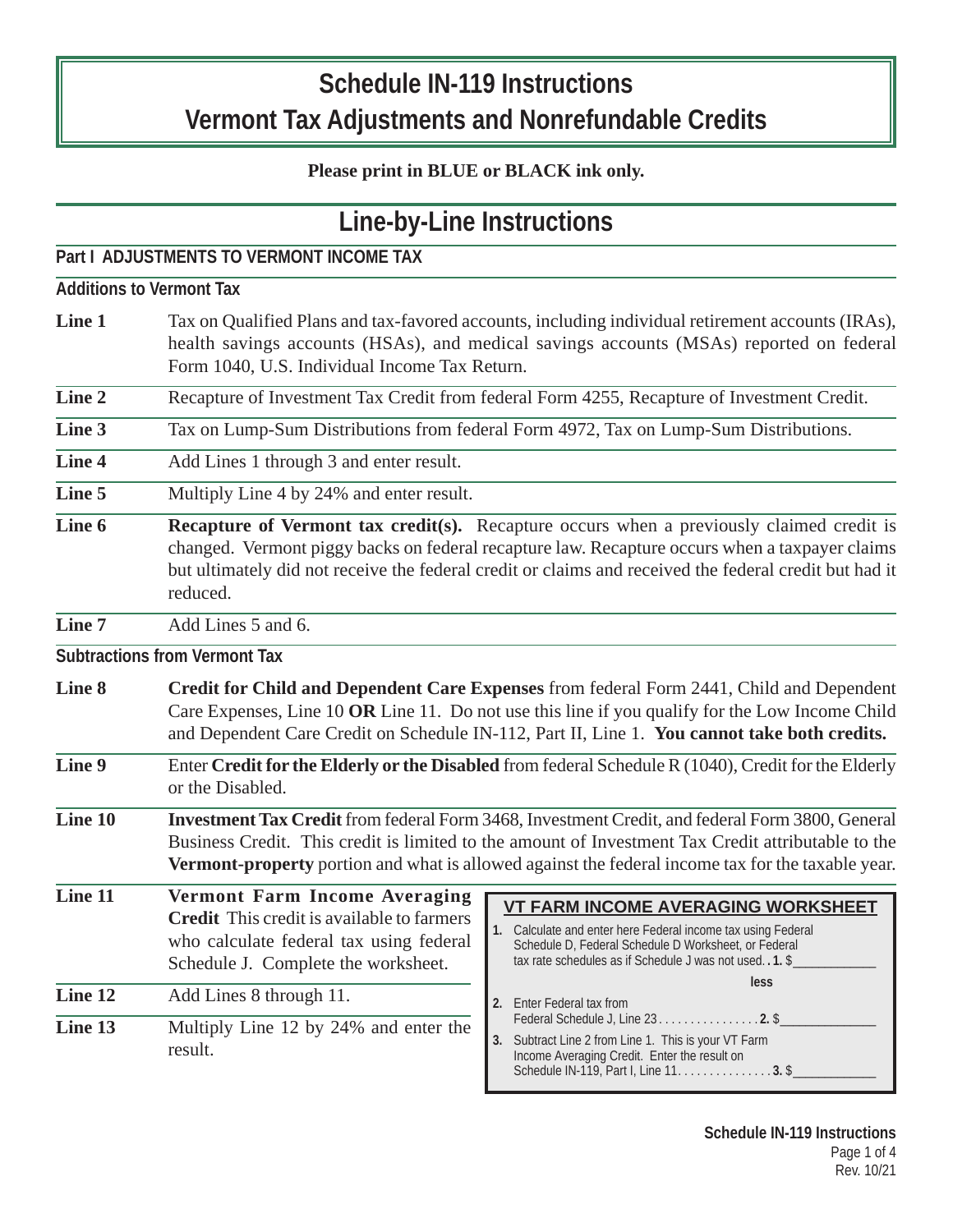#### **Line 14 Vermont-Based Solar Energy Investment Credit carryforward**

Unused Vermont-based solar energy investment tax credits may be carried forward for five years following the year a credit is claimed. Solar credits carried forward and claimed under 32 V.S.A. § 5822(d) should be applied to this line. These credits are a component of the Investment Tax Credit and are the only portion that credit that can be carried forward. Solar credits are reported on federal Form 3468, Investment Credit, and federal Form 3800, General Business Credit. Only the Vermont-property portion of the federal credit can be used to factor Vermont's solar energy investment credit.

Solar credits earned and carried forward under 32 V.S.A. § 5822(d) are valued at 24% of the Vermont-property portion of the federal credit. **Please note:** Solar credits under 32 V.S.A. § 5930z, which were valued at 100% of the Vermont property portion of the federal credit, can no longer be applied or carried forward.

**Line 15** Add Lines 13 and 14.

**Net Adjustment to Vermont Tax**

**Line 16** Subtract Line 15 from Line 7. Enter on Form IN-111, Vermont Individual Income Tax Return, Line 9. Please check the box to the left if this is a negative.

#### **Part II VERMONT INCOME TAX CREDITS**

#### **Line 1 Vermont Higher Education Investment Plan (VHEIP)**

**The credit is available only for contributions to the 529 plan administered by the Vermont Student Assistance Corporation (VSAC).** For more information, read Technical Bulletin TB-66, Credit for Vermont Higher Education Investment Plan, on our website. You may be eligible for a tax credit on contributions made during calendar year 2021 to VHEIP. The tax credit equals 10% of the first \$2,500 of contributions per beneficiary. For jointly filed returns, the tax credit equals 10% of the first \$5,000 of contributions per beneficiary. For more information on VHEIP, visit the VSAC website at **www.vsac.org**, call (800) 637-5860 Monday through Friday, 8:00 a.m. to 7:00 p.m., or email **VHEIPquestions@VHEIP.org.**

**Taxpayers receiving tax credit for Lines 2 through 8 and Line 10 through S corporations, LLCs, LLPs, or partnerships, enter the name of each entity and its FEIN on the schedule.**

- **Line 2 Charitable Housing** A taxpayer making an investment in an eligible housing charity may receive a credit against Vermont income tax. The Commissioner of Housing and Community Development calculates the credit.
- **Line 3 Qualified Sale of Mobile Home Park** Please call the Department at (802) 828-2865 if you believe that you qualify for this credit.
- **Line 4 Research & Development Credit** A taxpayer may receive a credit against Vermont income tax equal to 27% of the amount of federal tax credit allowed in the taxable year for research and development expenditures eligible under section 41(a) of the Internal Revenue Code and which are made within Vermont. Any unused credit available may be carried forward up to 10 years. The Department will publish annually the names of taxpayers who receive the credit.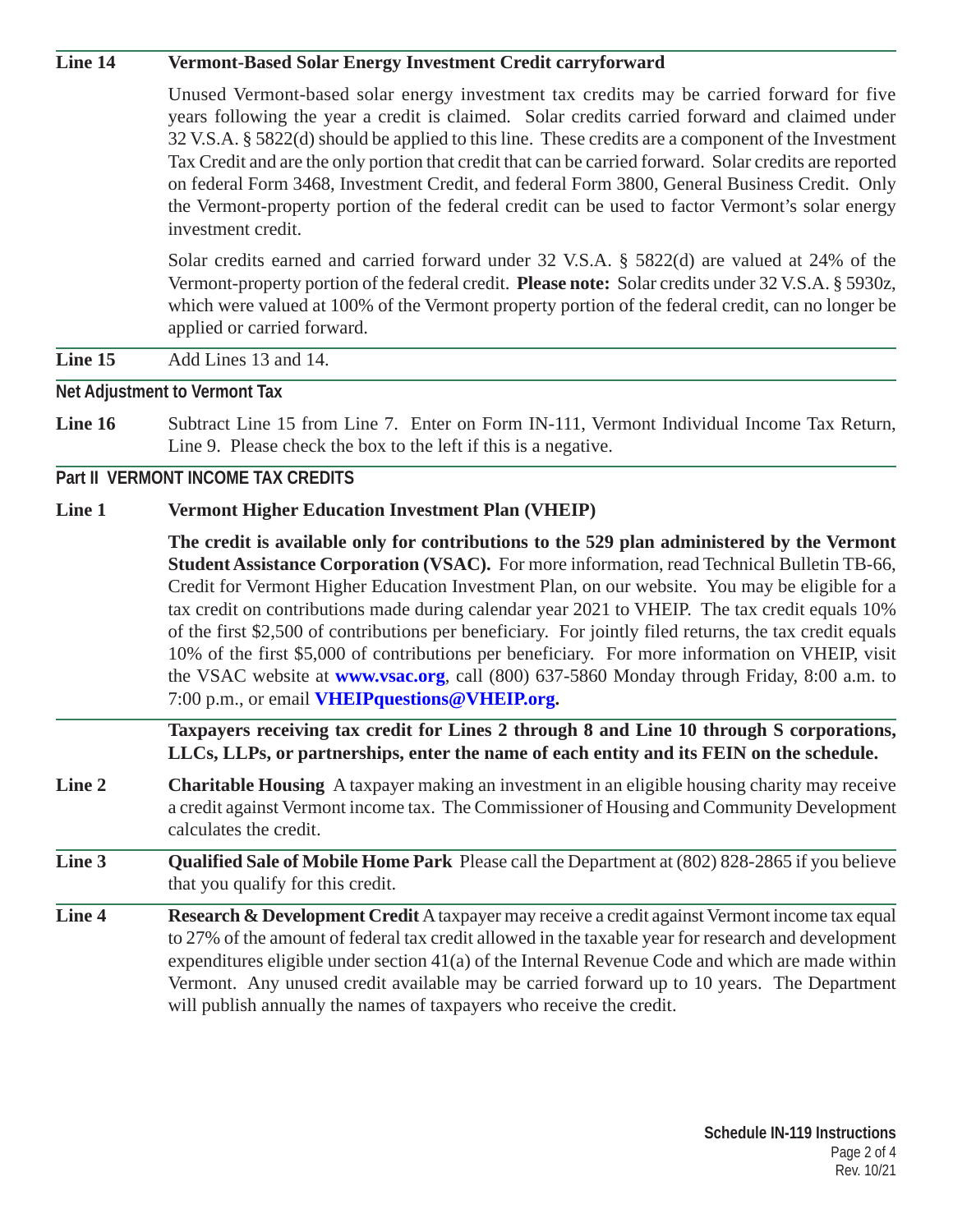**AFFORDABLE HOUSING CREDIT (Line 5) - 32 V.S.A. § 5930u** 

### **Line 5 This credit requires prior approval by the Vermont Housing Finance Agency.**

A copy of the certificate and the credit allocation to the affordable housing project by the housing agency must be provided for each credit claimed.

This credit is applied for five consecutive tax years, beginning with the tax year of the eligible cash contribution. Total tax credits available equal the amount of the first year allocation, plus the succeeding four years allocations. Affordable housing tax credits which exceed the current tax year's liability may be carried forward up to 14 succeeding tax years.

**DOWNTOWN & VILLAGE CENTER PROGRAM TAX CREDITS (Lines 6 through 8) - 32 V.S.A. § 5930cc**

These credits require prior approval by the Vermont Agency of Commerce and Community Development. Tax credits which exceed the current year's tax liability may be carried forward for up to nine succeeding years following the first year the credit was claimed. Credits unclaimed five years after the approval date are automatically rescinded and are available to the Tax Credits and Grants Coordinator for award in subsequent years.

- **Line 6 Historic Rehabilitation Tax Credit 32 V.S.A. § 5930cc(a)** The qualified applicant of a qualified historic rehabilitation project shall be entitled, upon the approval of the state board, to claim against the taxpayer's state individual income tax, corporate income tax, or bank franchise or insurance premiums tax liability a credit of 10% of qualified rehabilitation expenditures as defined in the Internal Revenue Code, 26 U.S.C. § 47(c), properly chargeable to the federally certified rehabilitation.
- **Line 7 Facade Improvement Tax Credit 32 V.S.A. § 5930cc(b)** The qualified applicant of a qualified facade improvement project shall be entitled, upon the approval of the state board, to claim against the taxpayer's state individual income tax, state corporate income tax, or bank franchise or insurance premiums tax liability a credit of 25% of qualified expenditures up to a maximum tax credit of \$25,000.
- **Line 8 Code Improvement Tax Credit 32 V.S.A. § 5930cc(c)** The qualified applicant of a qualified code improvement project shall be entitled, upon the approval of the state board, to claim against the taxpayer's state individual income tax, state corporate income tax, or bank franchise or insurance premiums tax liability a credit of:
	- 50% of qualified expenditures up to a maximum tax credit of \$12,000 for installation or improvement of a platform lift,
	- a maximum credit of \$40,000 for the installation or improvement of a limited use/limited application elevator,
	- a maximum tax credit of \$50,000 for installation or improvement of an elevator,
	- a maximum tax credit of \$50,000 for installation or improvement of a sprinkler system, and
	- a maximum tax credit of \$30,000 for the combined costs of installation or improvement of data or network wiring or a heating, ventilating, or cooling system, and
	- a maximum tax credit of \$50,000 for the combined costs of all other qualified code improvements.
- **Line 9** Add Column C, Lines 1 through 8. If no credit claimed on Line 10, enter this amount on Form IN-111, Line 18.